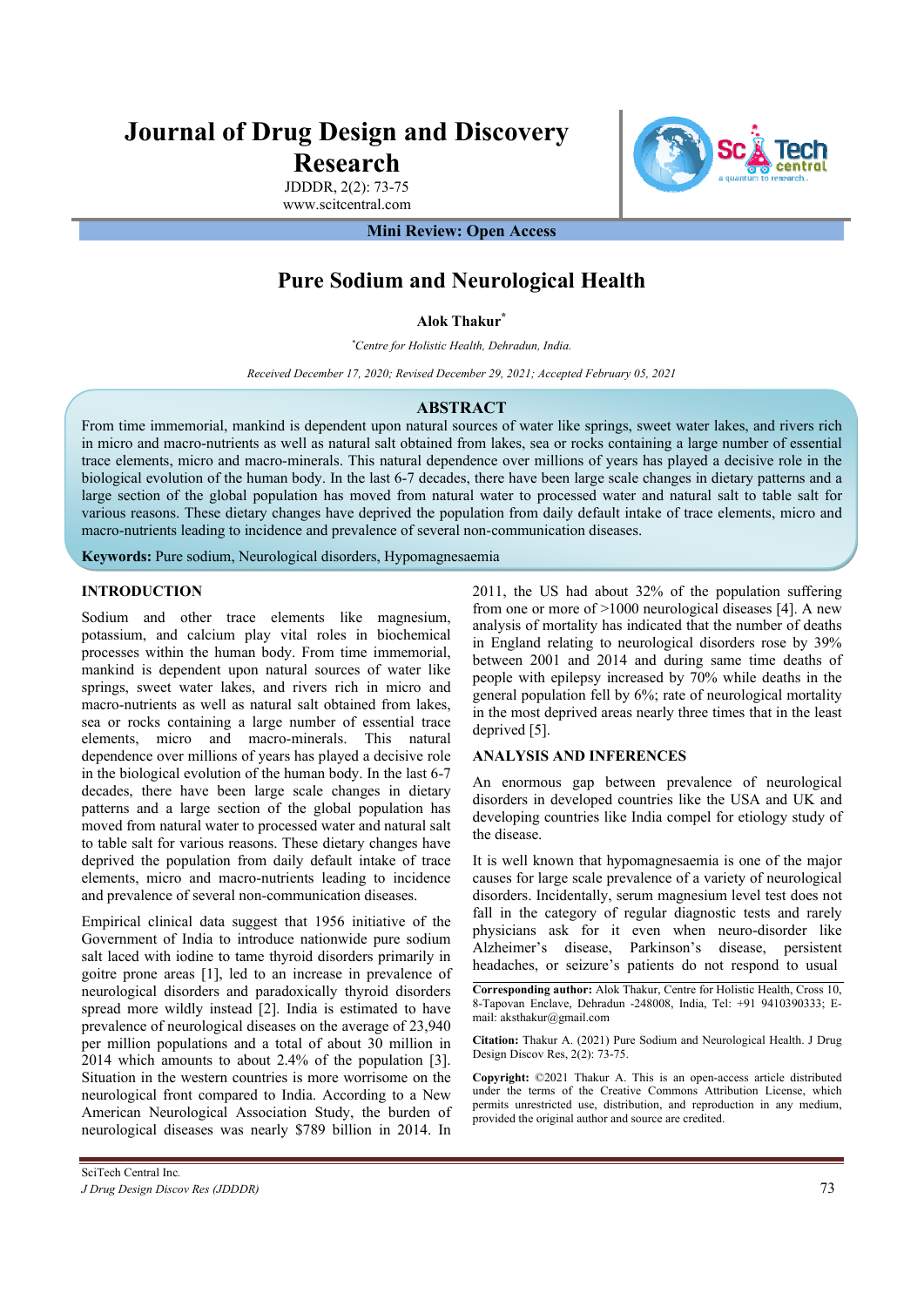traditional treatments.

According to the National Institute of Health (NIH), USA, magnesium plays a significant role in more than 300 biochemical reactions in the human body. Besides signaling, it regulates blood pressure, heart beats and maintains bone strength. Magnesium is essential for production of parathyroid hormone (PTH) that maintain blood calcium.

Recommended daily allowance for magnesium increases with the increasing age since birth and saturates over 50 years of age at 420 mg for males and 380 mg for females. Himalayan rock salt [6] contains 86 additional trace elements including magnesium compared to pure sodium table salt. Magnesium content in rock salt is about 80-100 times more compared to table and Celtic salt contains more than 200 times. Above data led to the conclusion that a rich and fanciful diet with pure sodium is not alone sufficient to keep neurological disorders at bay. Despite availability and intake of natural resources and supplements for countering magnesium deficiency, there is increasing prevalence of the disease in developed countries. It is because everyone in developed countries also can't afford magnesium supplemented food on a regular basis unless magnesium deficiency is diagnosed at the health clinic.

In India, incidence and prevalence of hypomagnesaemia related neurological diseases advancing from urban to rural areas with the onslaught of iodized table salt through state promulgation of ban on natural salt consumption. Extreme remote rural populations which are economically poor still depend upon natural sea salt being significantly cheaper in cost compared to branded iodized salt and as a blessing in disguise they are almost untouched by the rampant neurological diseases of city dwellers.

So far, the US Food and Drug Administration could understand and identify 60 elements of the natural salt as essential nutrients. In June 2016, the US National Research Council labelled just 29 of these 60 micro and trace elements as "possibly" or "probably" essential and beneficial to human health [7]. These include bromine, boron, chromium, calcium, copper, fluoride, iodine, iron, manganese, magnesium, molybdenum, potassium, phosphorus, selenium, silver, sulphur, and zinc. The 14% fraction of natural salt consisting of micro and macro-minerals and trace elements (MMTE) that contains these 29 identified essential elements is large enough to ignore and neglect. Iodized salt making removes MMTE from sea salt and rock salt that contribute about 14% by weight and substituted with pure sodium. This large substitution of essentials minerals and trace metals by NaCl causes major changes in body electrolytes composition leading to impairment of various fundamental biochemical body processes which have been identified to be more than 300 in the human body such as functioning of  $Na^+/K^+$  pump, calcium pump and various thermodynamic and biological functions of the body system. Study of functional impairment of various body processes like  $Na^+/K^+$  pump,

calcium pump, proton pump and transport mechanism of electrolyte ions has been attempted on the basis of principles of physics [7]. The  $\text{Na}^{\text{+}}/\text{K}^{\text{+}}$  pump has a "housekeeping" role rather than a direct role in brain signaling; this is the longheld, entrenched viewpoint. However, novel research upon cerebellar Purkinje neurons suggests that the  $Na^{+}/K^{+}$  pump may have a direct role in brain coding and computation [8]. Precisely controlled movements of ions into and out of cells and organelles are essential for all life. For example, in cells ion flows mediate processes as disparate as signaling, pH balance, volume regulation, and the cell cycle, and in higher organisms they underlie fertilization, immune responses, secretion, muscle contraction, and all electrical signals in nerves, muscles, and synapses. Complete supplementation of MMTE is not only difficult but expensive as well and thus out of reach for everyone even in developed countries. Surely pure sodium table salt creates electrolyte imbalance due to stripping of MMTE. Finally, it is concluded that pure table salt plays a vital role in the prevalence of neurological diseases and needs to be replaced by natural sea salt or rock salt for combating prevalence of neurological diseases the world over.

#### **CLINICAL VALIDATION**

- 1. A male patient (General Medical Practitioner) aged about 76 years, suffering from Parkinson's disease and dementia for over 17 years reached a position where he could not turn slippers upside up with his feet. He was switched over from iodized pure sodium salt to Himalayan pink rock salt for about a year with no medication changed. Within a span of about seven months, he reported significant improvement in his physical activities and was able to turn his slippers upside up and overall quality of life and was surprised with the detrimental effect of pure sodium salt.
- 2. Improvement in quality of life in case of depression and migraine patients is remarkable and some of them quickly get freed from anti-depressants and analgesics.
- 3. In one typical case, a female patient aged 45 years who was almost in vegetative state responded positively when put on the natural salt and magnesium food supplements within six days of treatment.

Interestingly it is found that the response of younger adults is faster than the older once. An elementary demographic study strongly reveals a prominent incidence of neurological disorders in Indian cities where almost 100% of population depend upon pure sodium salt compared to almost nonexistence of the disease in rural areas where population still depend upon raw sea salt due to economic reasons. This preliminary study and clinical outcome suggest a definite role of pure sodium salt on incidence and growing neurological disorders, whose effective solution appears to exist in humble natural salt. In India, salt manufacturing companies that were tirelessly advertising for pure iodized